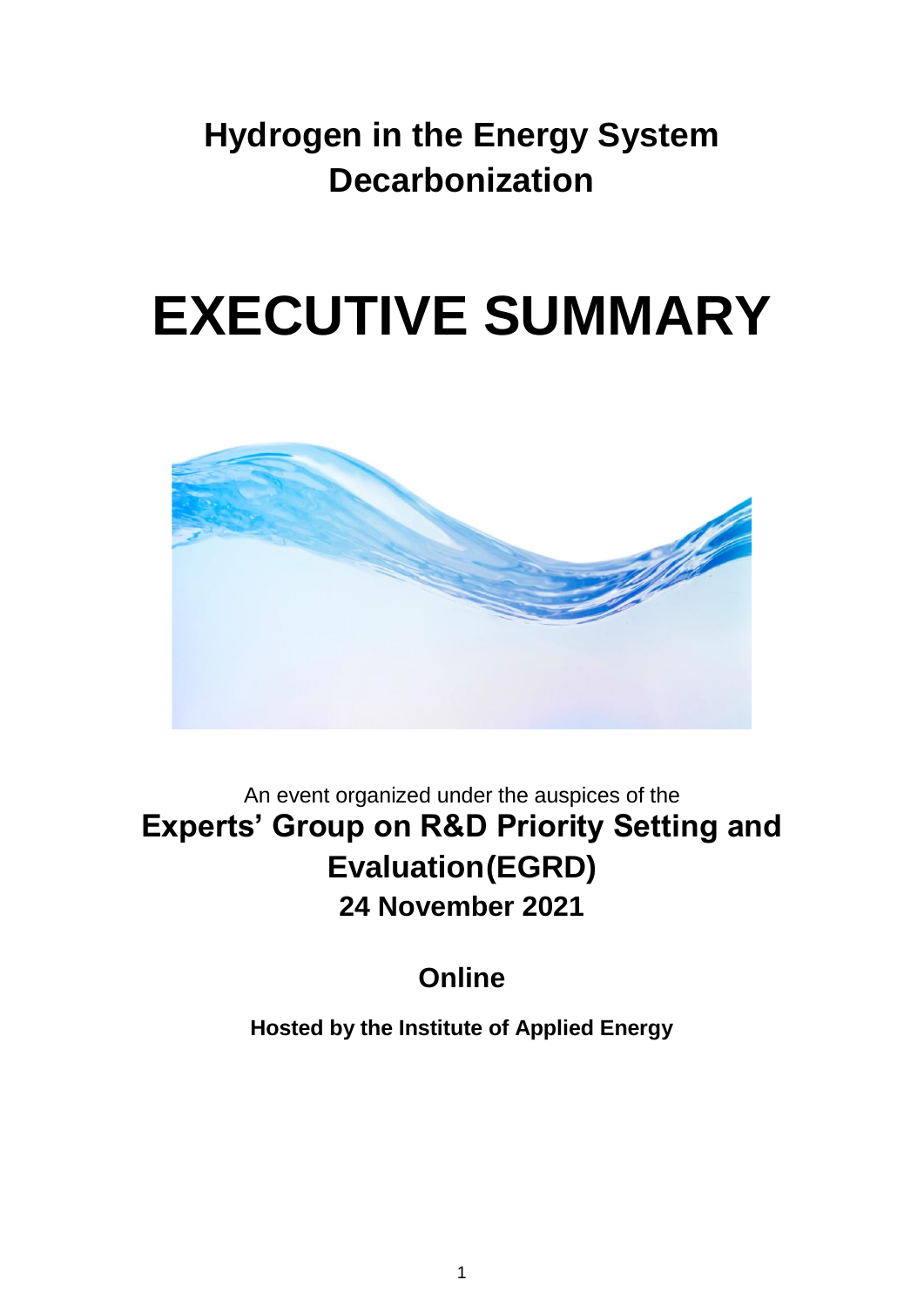### **Executive Summary**

#### **Introduction**

On 24 November 2021, EGRD organized a webinar on 'Hydrogen in the Energy System Decarbonization' together with the Institute of Applied Energy as the official host of the event. The meeting gathered more than 110 senior officials and experts from leading government agencies and the research community from around the world.

#### **Background and Rationale**

Hydrogen is mainly used today as feedstock for industrial applications, such as refining in the oil and gas sector or for ammonia production. Recently, the role of hydrogen and its potential use have expanded as many governments see its vital role in the decarbonizing industry, transportation, and building sectors or for coupling between these sectors. Countries worldwide are developing new hydrogen strategies and policies to promote the production and use of hydrogen through cost reduction and demand creation. Today, Hydrocarbon resources are the primary sources of hydrogen production. Further efforts will be needed to promote hydrogen from renewable energy sources and CO2 recovery fossil fuels to reduce CO2 emissions from the energy sector.

#### **Summary of Discussions**

This webinar looked at the hydrogen in the clean energy transition from different angles: hydrogen strategies in energy and industrial policies, challenges related to the large-scale zero-carbon hydrogen energy carrier production with large-scale demand creation, and research development priorities in international cooperation.

#### **- Reduction of costs and accelerated scale-up of technologies**

The key to the widespread use of hydrogen energy is creating a large-scale carbon-neutral hydrogen supply at a low cost and corresponding market creation. This means that it is vital to provide low-cost production from fossil fuels with CCS and renewable energy sources. Regarding demand, the expansion of industrial use, where the potential market expected will be significant, and the development and diffusion of technologies in sectors where GHG reduction is relatively difficult, such as heavy-duty vehicles, shipping, and aviation, will have a significant effect.

#### **- Innovative research enhancement to prepare next-generation GHG reduction opportunities**

There are still various opportunities for technology development from low TRLs to high TRLs in the hydrogen value chain at production, transport, storage, and demand. We should accelerate research and development to improve economics and efficiency of use, consistent with available regional resources.

#### **- Overcoming social barriers**

Safety is a top priority for the large-scale production and use of hydrogen. In addition to technical and economic issues, it is essential to ensure that institutional matters such as regulations and standards do not become obstacles to the widespread use of hydrogen energy.

#### **Recommendations**

#### **Activities to close the supply-demand gaps and opportunities in hard-to-abate demand sectors**

- In addition to producing hydrogen that matches the size of demand, transportation and storage infrastructure should be built, especially when the distance between supply and demand is significant.
- The key is the creation of an initial market and the availability of interregional and long-distance transport, which would expand as the scale of demand gradually increases.
- On the demand side, there is a need for further technology development and cost reductions in hard-to-abate sectors such as high-temperature heating and feedstock for the industry, and heavy-duty vehicles in transport.

#### **Comprehensive system evaluation of the hydrogen value chain**

- By sharing and disseminating the research results of systems evaluation among the stakeholders, we should establish the acceptance of the economic and social value of hydrogen energy at the level of policymakers, industry, local governments, and citizens.
- The capability of comprehensive system evaluation should be strengthened to identify the benefits of the hydrogen value chain.

**Promotion of safety, standardization, and social acceptance research on hydrogen energy use**

- R&D on safety, standardization, certification and social acceptance facilitate promotion to adjust the actual situation of hydrogen use in the region.
- Acceptable institutional frameworks should be proposed as a result of R&D to avoid obstacles to hydrogen energy use.

#### **Cooperation through various channels for RD&D**

• In addition to bilateral and multilateral international frameworks, such as the Hydrogen Technology Collaboration Programme or Mission Innovation's Hydrogen Mission, stakeholders should accelerate other local-local, cross-border regional, and public-private cooperation to share hydrogen-related knowledge and experience.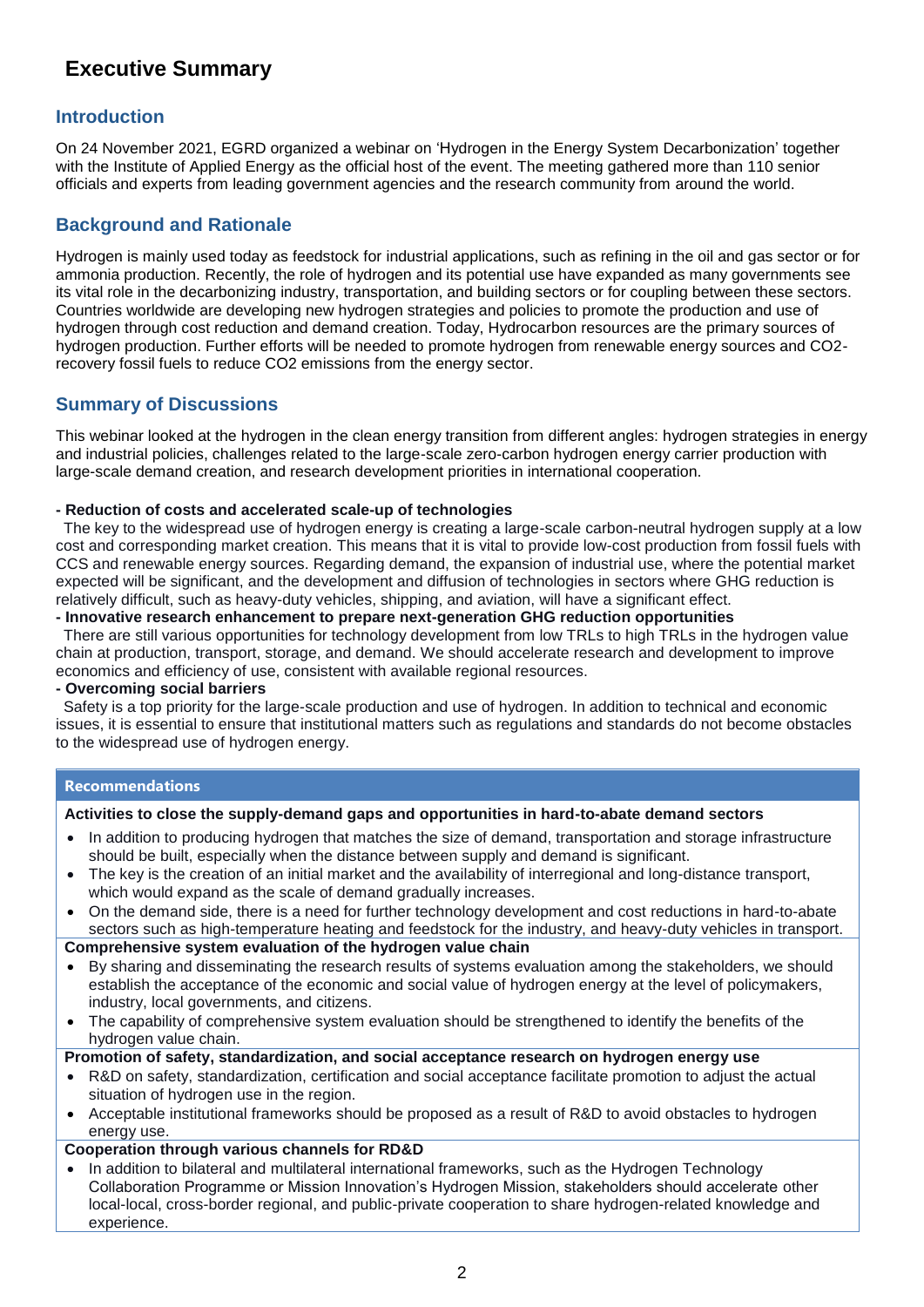Agenda and presentations are available [here.](about:blank)

#### [1] Introduction Session- Setting the Scene

**Toshiyuki Sakamoto**, CERT Vice-chair and Board Member of Institute of Energy Economics Japan, and **Hidechika Koizumi**, Director of International Affairs Division, Agency for Natural Resources and Energy Ministry of Economy, Trade and Industry presented welcome remarks. **Atsushi Kurosawa**, EGRD Vice-chair and Research Director of the Institute of Applied Energy, welcomed the participation as a host organization, and **Birte Holst Jørgensen**, EGRD Chair, Technical University of Denmark, provided an overview of EGRD activities.

**Uwe Remme**, Head of IEA' Hydrogen and Alternative Fuel Unit, presented key findings of IEA's Global Hydrogen Review 2021. The estimated hydrogen demand was 90 million tonnes in 2020, and industry and refining sectors consume them. It could reach 120 million tonnes in 2030 under zero emission pledges. New low-carbon hydrogen production projects are underway, and around 17 million tonnes of hydrogen by 2030 could be from fossil fuel with CCS and renewable electrolysis.

**Matthijs Soede**, Clean Hydrogen Mission Director, European Commission, stated the status of the Clean Hydrogen Mission of Mission Innovation (MI) which was launched in June 2021. The EU has started creating MI hydrogen valleys from generation to end-use with three pillars, research and innovation, demonstration in hydrogen valley, and creating an enabling environment. After COP26, Clean Hydrogen will discuss potential action plans, implementations, and progress reviews.

#### [2] Hydrogen Policies Session

**Hiroki Yoshida**, Deputy Director, Hydrogen and Fuel Cell Strategies Office, Advanced Energy Systems and Structure Division, Agency for Natural Resources and Energy, Ministry of Economy, Trade and Industry (METI), illustrated the latest Japanese energy policies and actions towards a hydrogen-based economy. The government of Japan has set a cost reduction target for hydrogen to 3 USD/kg by 2030 and less than 2 USD/kg by 2050, with the goal of amarket volume of 3 million tonnes of hydrogen by 2030 and 20 million tonnes of hydrogen by 2050. Towards the goal, the government focuses on policies for the entire hydrogen system, including the demand side, production, and transportation infrastructure. In the sixth strategic energy plan, hydrogen/ammonia's share is 1% in the power generation mix in 2030. Large volume hydrogen imports from overseas are under the plan due to the limited Japanese domestic energy resources. Japan is also taking a leading role in facilitating international dialogue on hydrogen technologies and fuels. The Governments has hosted the Hydrogen Energy Ministerial Meeting in Japan annually since 2018. At the most recent meeting in October 2021, more than 30 governments shared their intended policy directions for scaling up the production and use of hydrogen.

**Luca Pollizi**, Policy Officer, Research and Innovation Policy on Hydrogen, European Commission, provided an overview of EU's hydrogen policies. The European Commission supports the transition to the Hydrogen Economy in three dimensions: Union-level, national and regional, and international.. The Hydrogen Strategy stated production targets for Europe, 1 million tonnes of hydrogen by 2024 and 10 million tonnes of hydrogen by 2030. Public-private partnerships at the Joint Undertaking support hydrogen projects in Europe and abroad, and blended funding mechanisms like the Catalyst Fund support activities between EU member countries. Many EU member countries' plans are to be published and distributed to improve the commitments across Europe to long-term objectives, at the regional dimensions, more than 19 regions to embrace hydrogen technologies.

**Eric Miller**, Senior Adviser, Hydrogen & Fuel Cell Technologies Office, Office of Energy Efficiency & Renewable Energy, US Department of Energy, summarized the status of the US hydrogen policies. In the US, federal goals include net-zero emissions by 2050 and a 100% carbon-pollution-free electric sector by 2035. Hydrogen will decarbonize sectors, particularly in hard to abate sectors such as heavy-duty transport and industry. Hydrogen production facilities in the Gulf region produce hydrogen from natural gas reforming for oil refineries. Over 1600 miles of hydrogen pipeline are located mainly in the Gulf area, and the world's most extensive storage cavern is in the US. Hydrogen Earthshot was launched in June 2021, and its tag line "111" ambitious goal is to achieve 1 USD per 1 kg of clean hydrogen in 1 decade. Advanced pathways in the Hydrogen shot include direct water splitting by solar energy, thermochemical, and biological fermentation. Regional opportunities in natural resources and end-use have diversities. Transportation from production to end-use is the key to leveraging the hydrogen cost in the United States. The US Hydrogen Program of the US Department of Energy will cover renewable energy, fossil energy and carbon management, and nuclear energy. The US is very active in hydrogen-related international activities.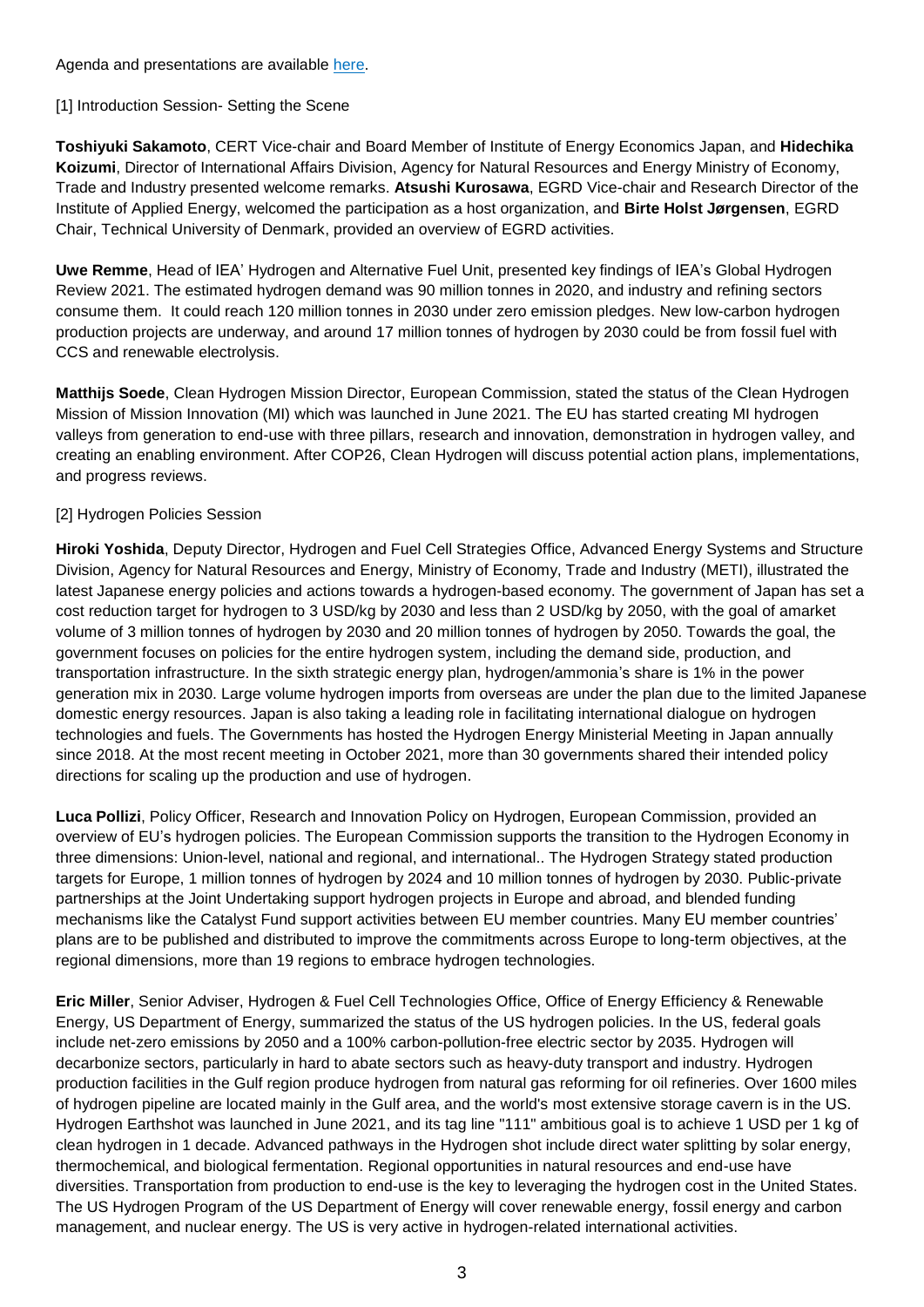#### [3] Hydrogen Demonstration Session

**Motohiko Nishimura**, Deputy General Manager, Hydrogen Strategy Division, Kawasaki Heavy Industry (KHI), introduced KHI activities in the international hydrogen value chain project. KHI aims for a hydrogen supply chain to produce hydrogen from affordable overseas resources and transport it to Japan in a liquefied form. Green hydrogen technologies will scale in the future; however, hydrogen from fossil fuel with CCS over time. In the pilot project, hydrogen is produced liquefied and loaded in Australia, transported to Japan, and unloaded. The pilot demonstration includes hydrogen production by gasification in Latrobe valley, pressurized hydrogen land transport and liquefaction at -253 degC at Hastings, and liquefied hydrogen carrier ship. The gas turbine uses 100% pure hydrogen in the demonstration, supplying energy to the surrounding buildings. It is the world's first example of heat and power supply using pure hydrogen in urban areas, and no objection from neighboring residents about hydrogen handling. Kobe city office frequently held forums on future energy for decarbonization, contributing to public acceptance. From 2020, 40,000 tonnes cargo tank and 50,000 tonnes onshore tank are under development. Commercialization demonstration is the next large project in Japan, funded by a Clean Innovation Fund.

**Michel Berger**, Professor of University of Applied Science Westkuste, presented a demonstration as a 'Real Lab.' 30MW electrolyzers will provide three products: hydrogen, oxygen, and heat. The plan includes hydrogen cavern storage for the instability of the variable renewable power system. Other sector couplings are hydrogen blending in the urban gas supply network and integration of the cement industry. If the project consumes one-quarter of all the electricity available, this will influence the region. The lab also works for the testbed to identify two kinds of risks. One is regular business risks, another is political or general risks that cannot be accepted by the companies as a market barrier, like the definition of green property, border taxes, green certification, tax exemptions, import structure of hydrogen, electricity availability, policy continuity, approval processes, and infrastructures. The lab created the regulation list from the context of introducing new energy systems in the region. The survey revealed about 13,000 rules. CO2 to methanol synthesis path is added, parallel to the known Fischer-Tropsch process producing power to liquid (PtL) crude before refining. There are three different ways, methane, PtL crude, or methanol. Methanol is the feedstock in this profitable production chain, transport sector, and industry sector. One other process to produce ammonia is the Haber-Bosch process, as we have a fertilizer production close to the region. There is a step-by-step electrolyzer scale-up plan and its final target scale is 2GW for comprehensive applications.

#### [4] R&D Priorities Session

**Yuki Ishimoto**, Vice Director, Hydrogen Energy Group, the Institute of Applied Energy, introduced the energy system analysis role to find clues for R&D prioritization. The hydrogen energy system has a wide variety of outputs depending on objectives, for example, technical, environmental, and economic performances. And energy system analysis with reasonable assumptions can provide many clues for improvement in energy, CO2 emissions, and cost. The first example was hydrogen production cost estimate via alkaline water electrolysis, and as a robust conclusion, investment cost reduction should be considered both in small and large systems. The second example was a cost analysis of long-distance hydrogen transport of three energy carriers: liquefied hydrogen, toluene and methylcyclohexane (MCH), and ammonia. The scope of the study includes hydrogen production, carrier conversion, loading terminal, seaborne transport, receiving terminal, dehydrogenation/cracking, and delivery. Both input and output of the system are pure hydrogen. The scale-up effect is significant in liquefied hydrogen carriers, and waste heat integration in MCH and ammonia or direct use of ammonia will reduce the cost. The competitiveness of hydrogen carriers also depends on demand technology types. Energy system analysis of hydrogen can provide many valuable clues for R&D prioritization.

**Mirela Atanasiu**, Head of Unit Operation and Communications, Fuel Cells and Hydrogen Joint Undertaking (FCH JU), introduced Mission Innovation Hydrogen Valley Info-Sharing Platform and related activities in detail. Hydrogen Valley is a tool to push hydrogen technologies in decarbonizing our society, in particular for regions with a very concrete plan to decarbonize the areas and well-established solutions/plans. In addition, EU is supporting project development for less advanced regions, and for the rest of the regions, mostly in central-eastern Europe, is lately providing also technology learning and awareness. The Hydrogen Valley Platform contains now around 34 valleys from 19 countries. In the report released in June 2021 (which analyses these valleys), the Hydrogen Valleys' key remaining barriers all over the world are funding gaps, ensuring technology readiness, and adequate legal and regulatory support. Under Mission Innovation 2.0, EU will continue to develop this concept and fund valleys, including collaborating with the other co-leads and extend the Platform, towards a goal of 100 valleys by 2030.